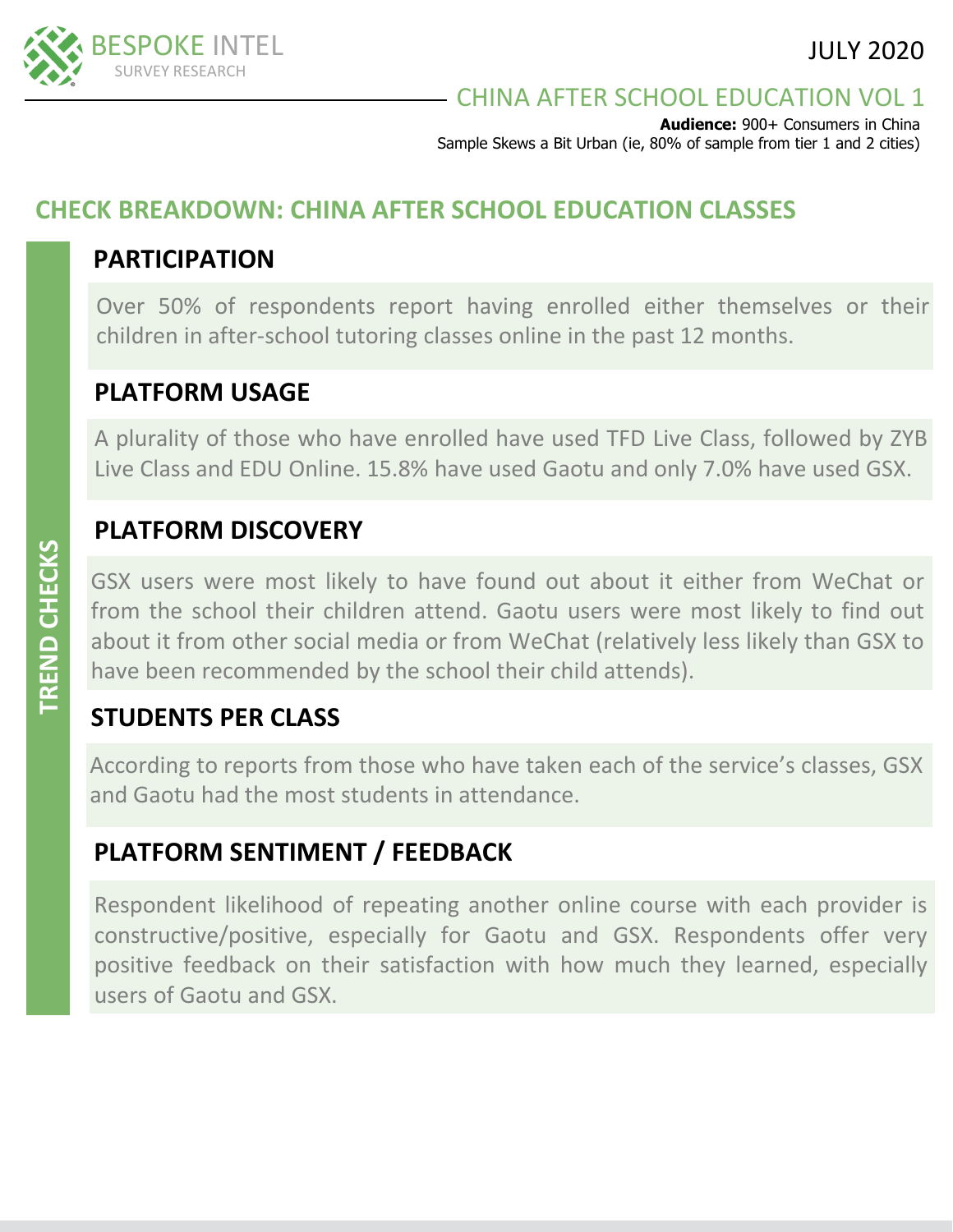## OVER THE LAST 12 MONTHS, HAVE YOU OR YOUR CHILD ENROLLED IN AFTER-SCHOOL TUTORING CLASS ONLINE?

Posed to all respondents.

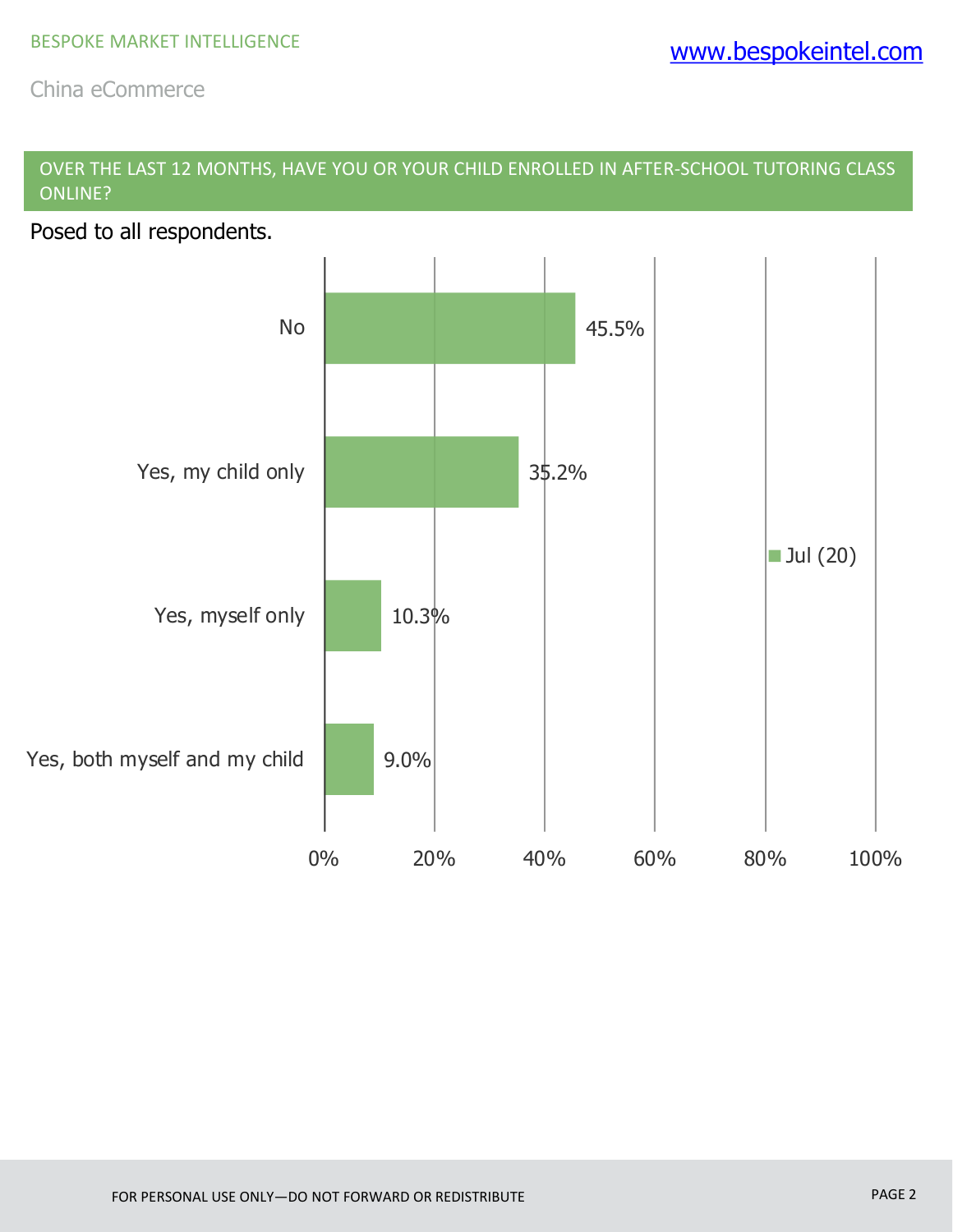OVER THE LAST 12 MONTHS, HOW MANY CLASSES HAVE YOU AND/OR YOUR CHILD ENROLLED IN ONLINE?

Posed to respondents who have enrolled themselves or their children in after-school tutoring classes online.

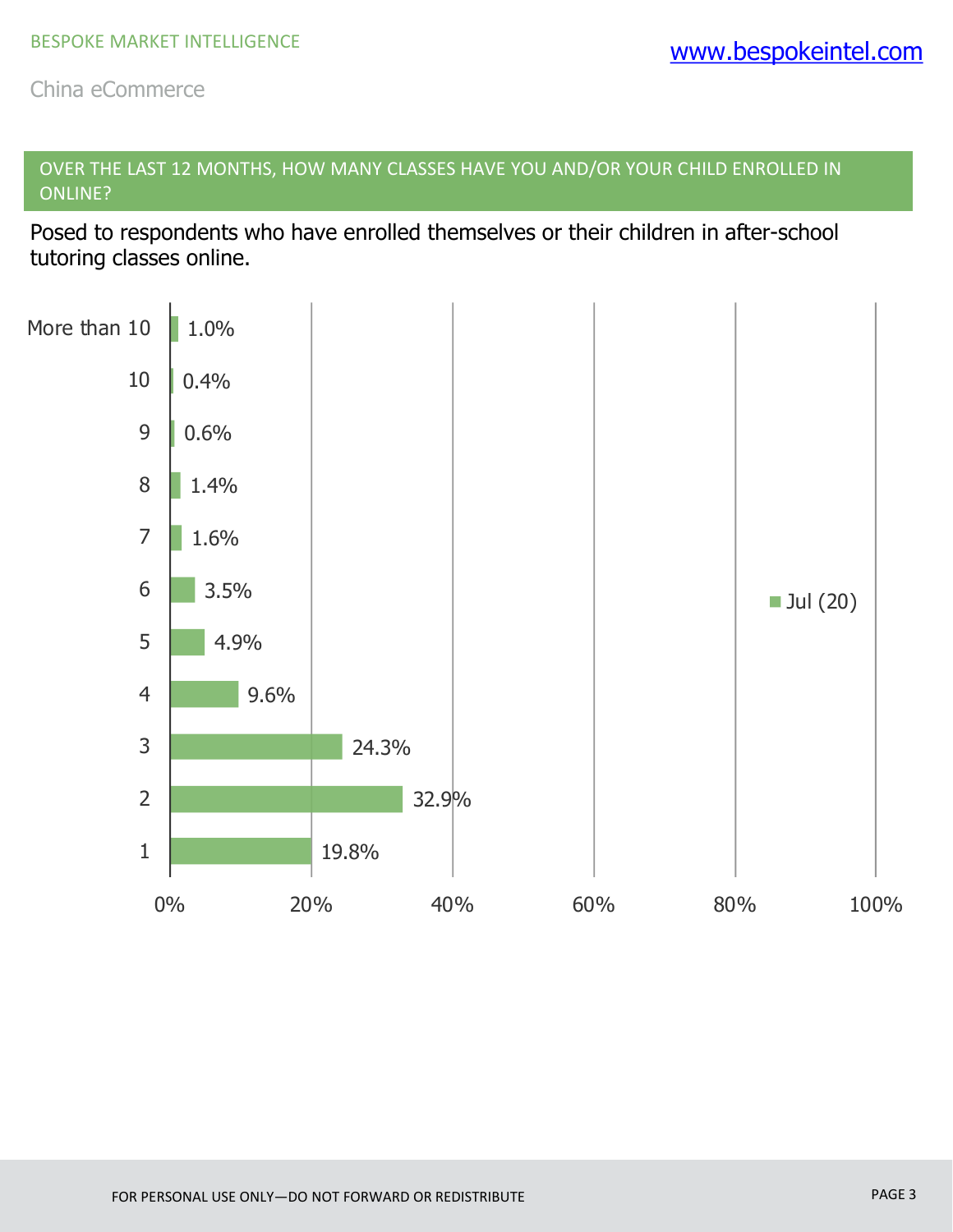WHAT COMPANY DID YOU AND/OR YOUR CHILD TAKE THE CLASSES WITH ONLINE? SELECT ALL THAT APPLY

Posed to respondents who have enrolled themselves or their children in after-school tutoring classes online.

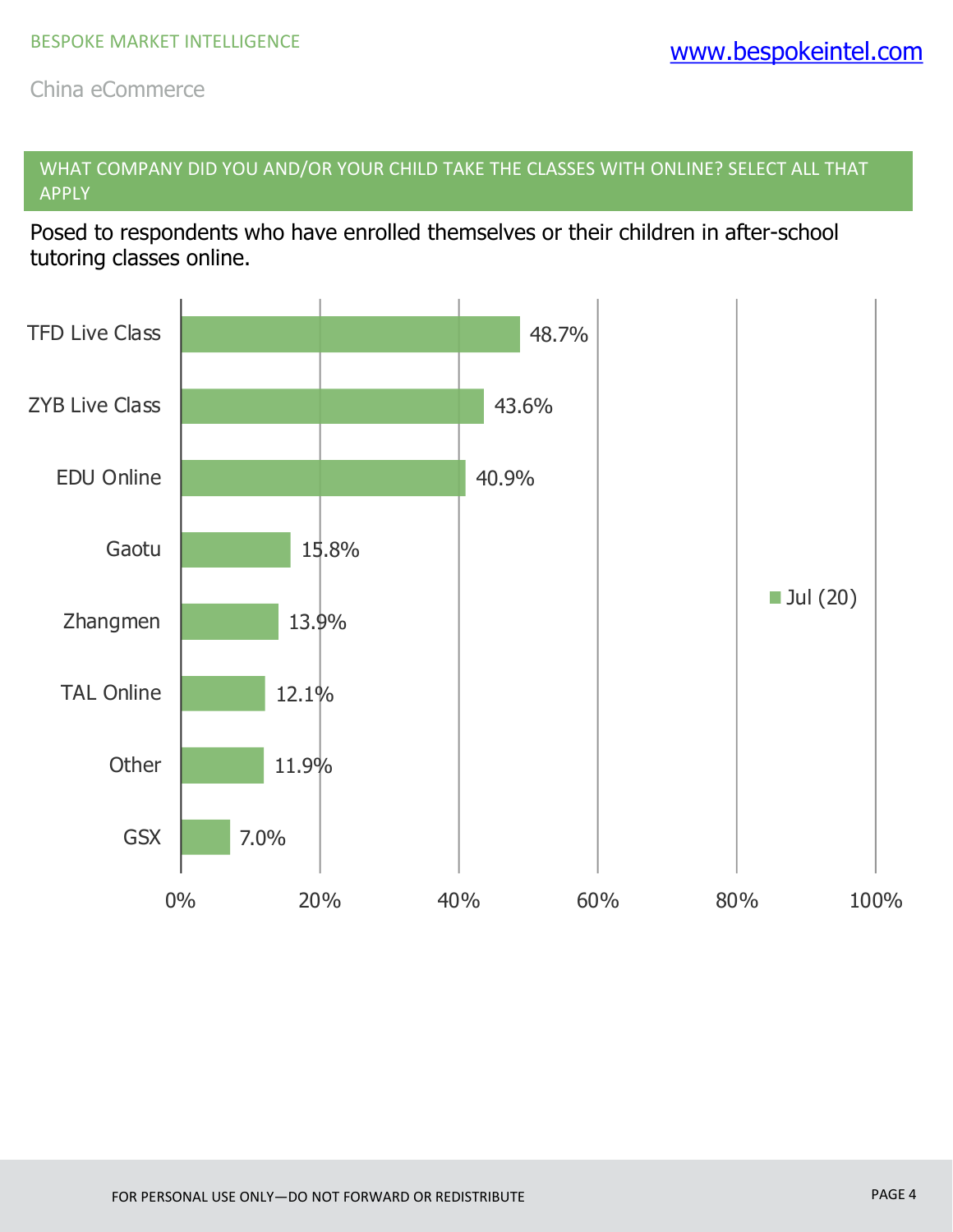### HOW DID YOU FIND OUT ABOUT GSX?

Posed to respondents who have enrolled themselves or their children in GSX.



 $N = 34$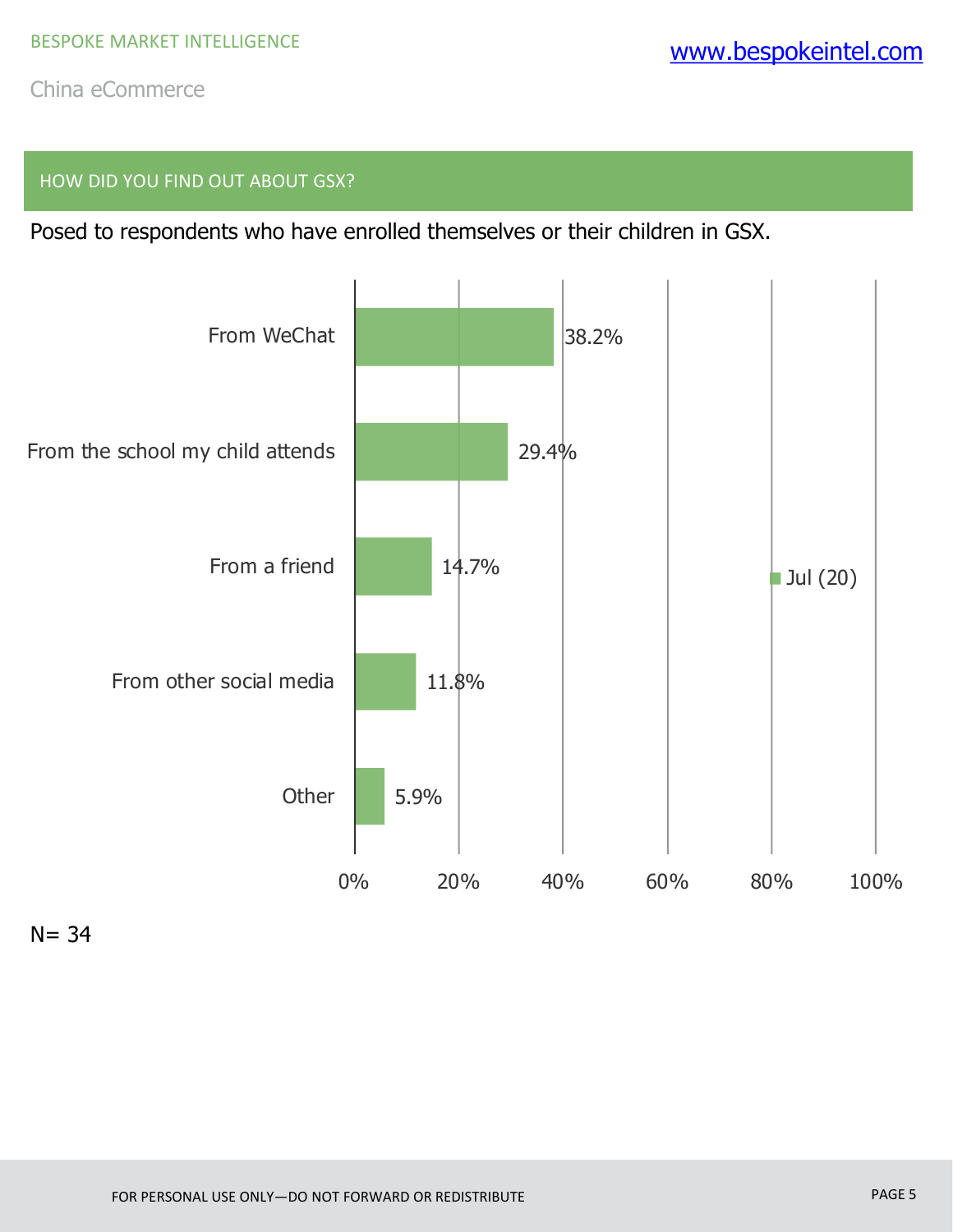#### HOW DID YOU FIND OUT ABOUT GAOTU?

Posed to respondents who have enrolled themselves or their children in Gaotu.

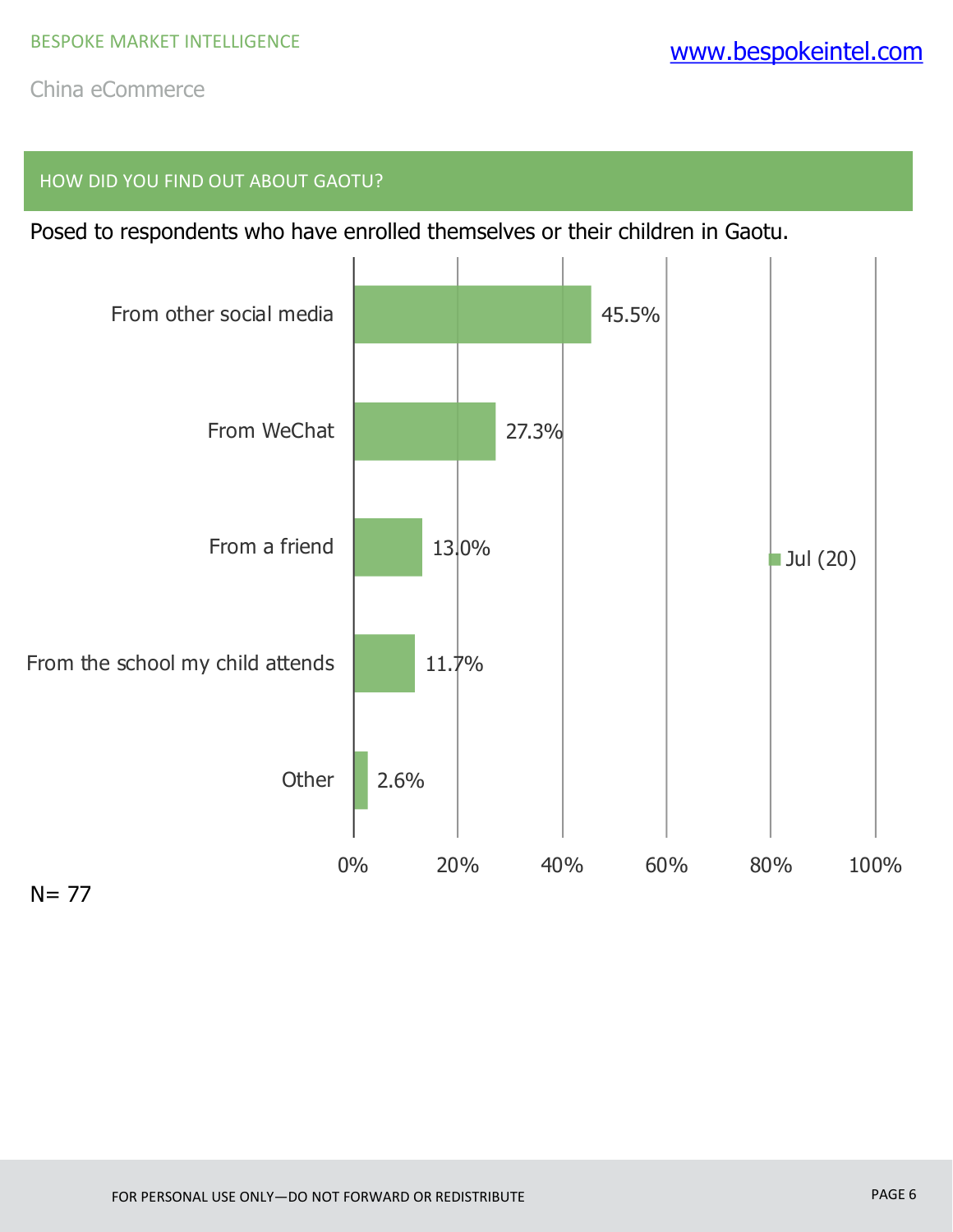#### ON AVERAGE HOW MANY STUDENTS WERE IN THE CLASSES ONLINE?

Posed to respondents who have enrolled themselves or their children in each of the following after school tutoring classes online.

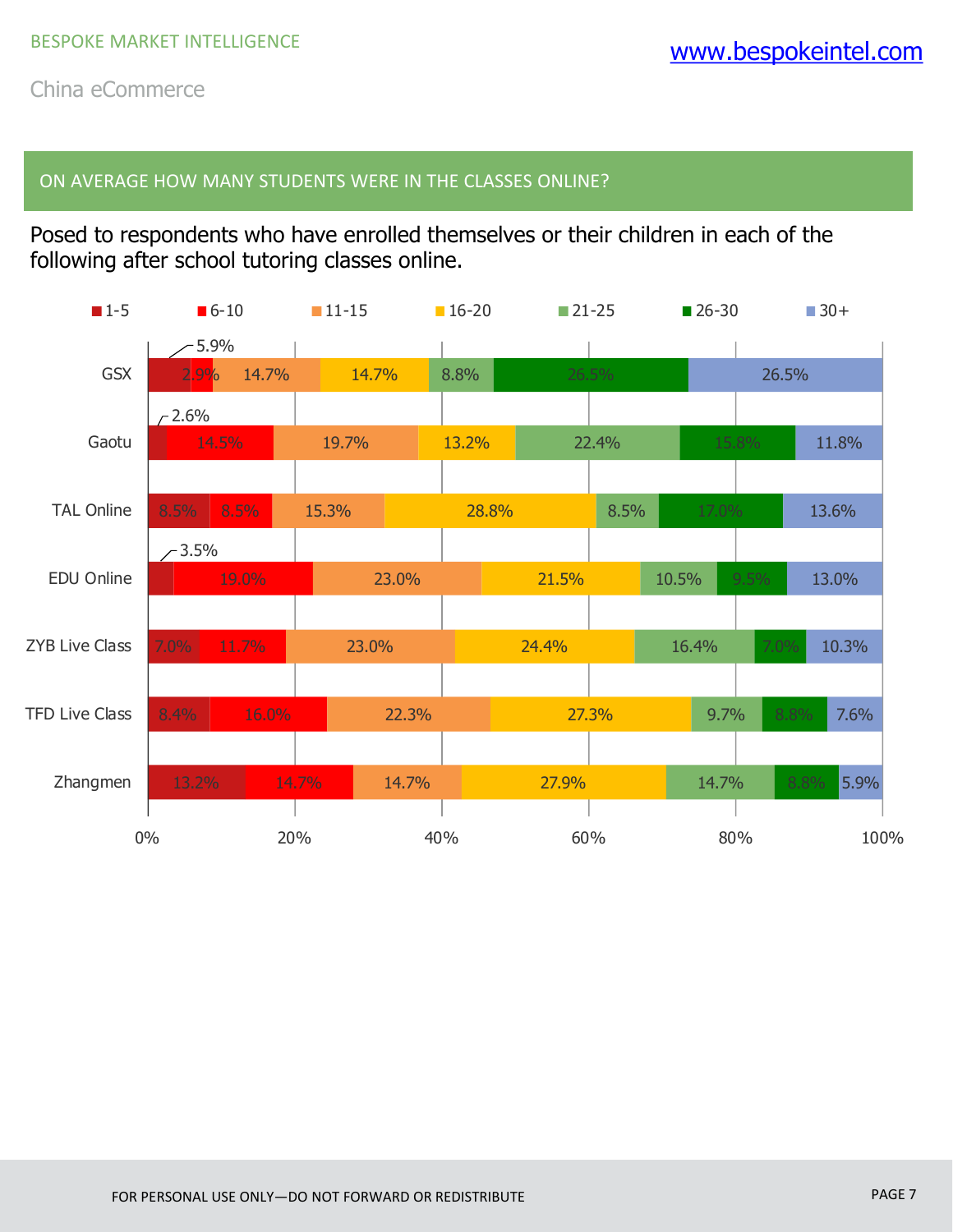HOW LIKELY ARE YOU AND/OR YOUR CHILD TO TAKE ANOTHER ONLINE CLASS WITH THIS PROVIDER?

Posed to respondents who have enrolled themselves or their children in each of the following after school tutoring classes online.